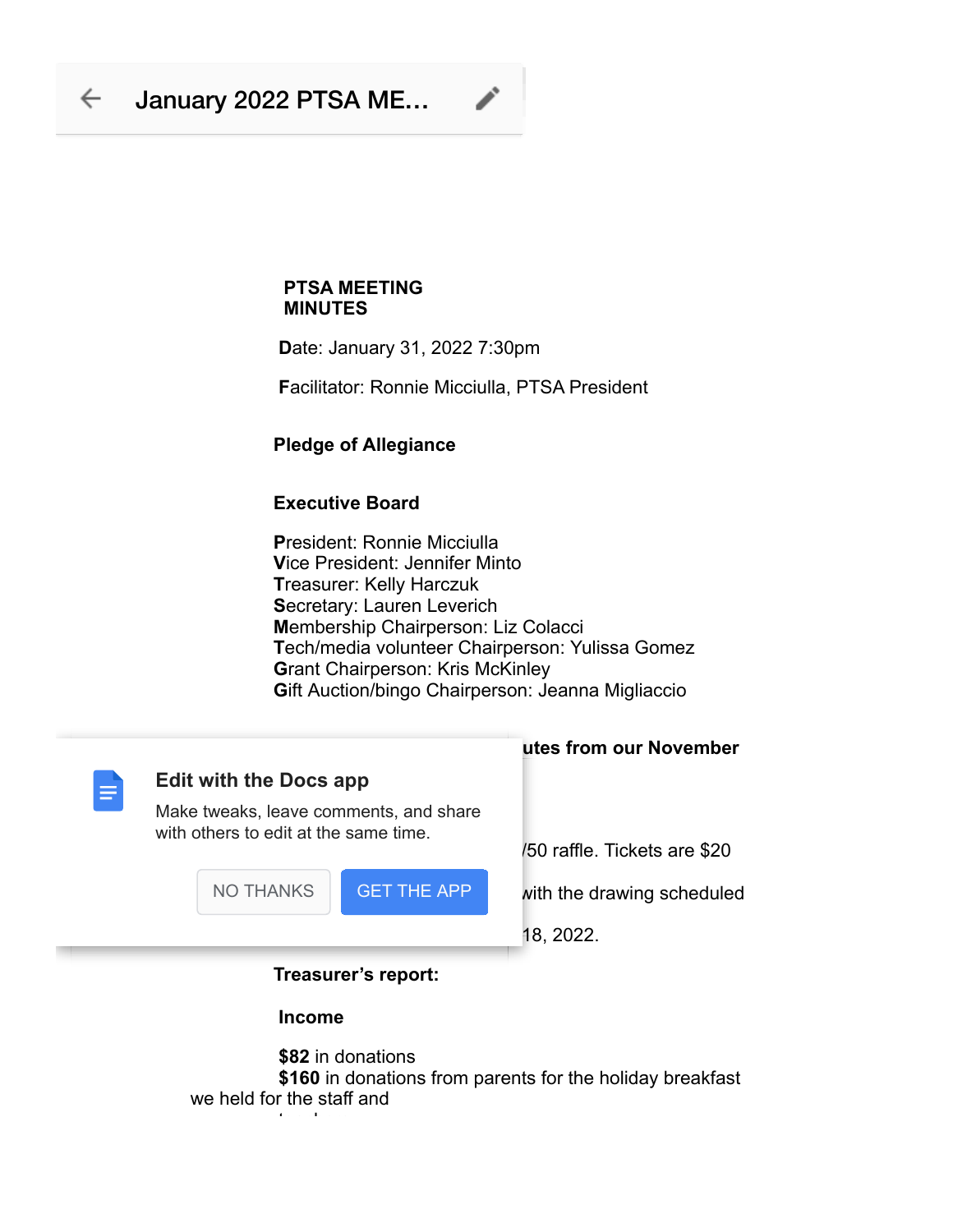teachers.

 **Expenses**

We gave out two teacher's grants **\$100 to Ms. DiLorenzo, \$250 to Ms. Nappi** We spent **\$167** for the teacher's breakfast.  **\$1805.11** total for Wix expenses**,** stamps**,**envelopes, supplies for teacher's breakfast **,**permits**,** raffle tickets We presently show a bank balance of **\$9,020.05 Membership Committee Report:**

 **39 Parents**

 **25 Students 21 Staff members 85 total members**

 **Old Business**

#### **The Holiday/Teacher and staff appreciation Breakfast was a great success Enjoyed by all.**

The Dine to Donate Fundraiser at Panera made us \$54

### **New Business**

 **M**ega 50/50 raffle event is in full swing. Tickets are being sold for \$20 each through

 February 17. The drawing will be held at Monmouth Regional High School on

February 18, and the winner will **r**eceive 50% of the total amount sold.

 We are having our big Auction/Bingo event on April 29, 2022. We expect that in early

 March you will be able to purchase order forms and tickets.

Admission is \$35, and each additional ticket sheet will be sold for \$10

each.

We would be so grateful for any baskets you are able to donate, as well as any new interest in the same of the set of the set of the set of the set of the set of the s unused gift cards we can use to build beautiful prize baskets.

Attendees via zoom:

 Brian Evans-Principal Ronnie Miccuilla-PTSA President